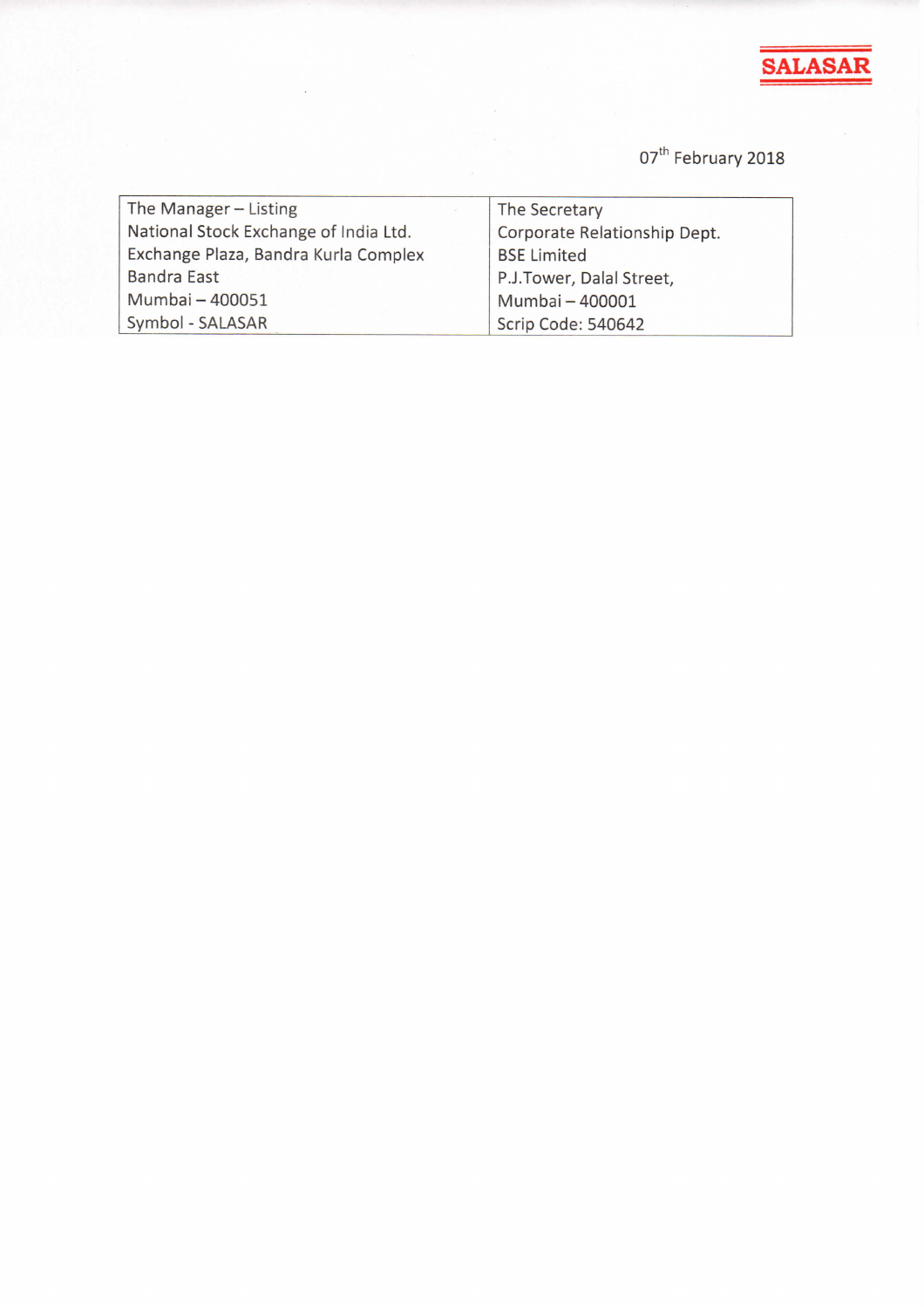

# **Media Release**

# **Strong financial performance driven by higher margin telecom & EPC business and improvement in operating efficiencies**

# **Revenues at Rs 132.26 Crore, Y-o-Y growth of over 39%**

# **EBITDA at Rs. 14.75 Crore, Y-o-Y jump of 62%**

# **EBITDA margins at 11.15%, over 157 bps Y-o-Y improvement**

# **PAT at Rs. 8.46 Crore, Y-o-Y jump of over 85%**

### **PAT margins at 6.40%, over 160 bps Y-o-Y improvement**

**7 th February 2018, New Delhi, India**: **Salasar Techno Engineering Limited (BSE: 540642. NSE: SALASAR),** among leading manufacturers of Telecom Towers in India, has announced its unaudited financial results for the quarter and nine months ended December 31 $^{\rm st}$ , 2017.

The Company is into manufacturing, fabrication and installation of telecom towers, transmission towers & substation structures and solar mounting structures.

| <b>Particulars</b>             | <b>Q3 FY18</b> | <b>Q3 FY17</b> | $Y$ -0- $Y\%$ | <b>9M FY18</b> | <b>9M FY17</b> | $Y$ -o-Y $%$ |
|--------------------------------|----------------|----------------|---------------|----------------|----------------|--------------|
| <b>Revenue from Operations</b> | 132.26         | 95.07          | 39.13         | 348.97         | 249.15         | 40.06        |
| <b>EBIDTA</b>                  | 14.75          | 9.11           | 61.93         | 37.98          | 25.05          | 51.63        |
| <b>EBITDA margin (%)</b>       | 11.15%         | 9.58%          | 157 bps       | 10.88%         | 10.05%         | 83 bps       |
| <b>PAT</b>                     | 8.46           | 4.56           | 85.64         | 20.16          | 11.61          | 73.67        |
| PAT margin (%)                 | 6.40           | 4.80           | $160$ bps     | 5.78%          | 4.66%          | 112 bps      |
| <b>EPS</b>                     | 6.92           | 4.58           | 51.09         | 16.48          | 11.66          | 41.34        |

### **Key Financials (Rs. Crore): -**

### **Performance Highlights: -**

**For the quarter ended December 31 st, 2017:**

- **Revenue from operations was at Rs. 132.26 crore** in Q3 FY18, as against Rs. 95.07 crore in Q3 FY17, a **Y-o-Y growth of 39.13%,** mainly driven by increased execution of telecom tower business and EPC business
- **EBITDA stood at Rs. 14.75 crore** in Q3 FY18 as against Rs. 9.11 crore in the previous year, significant **Y-o-Y growth of 61.93%**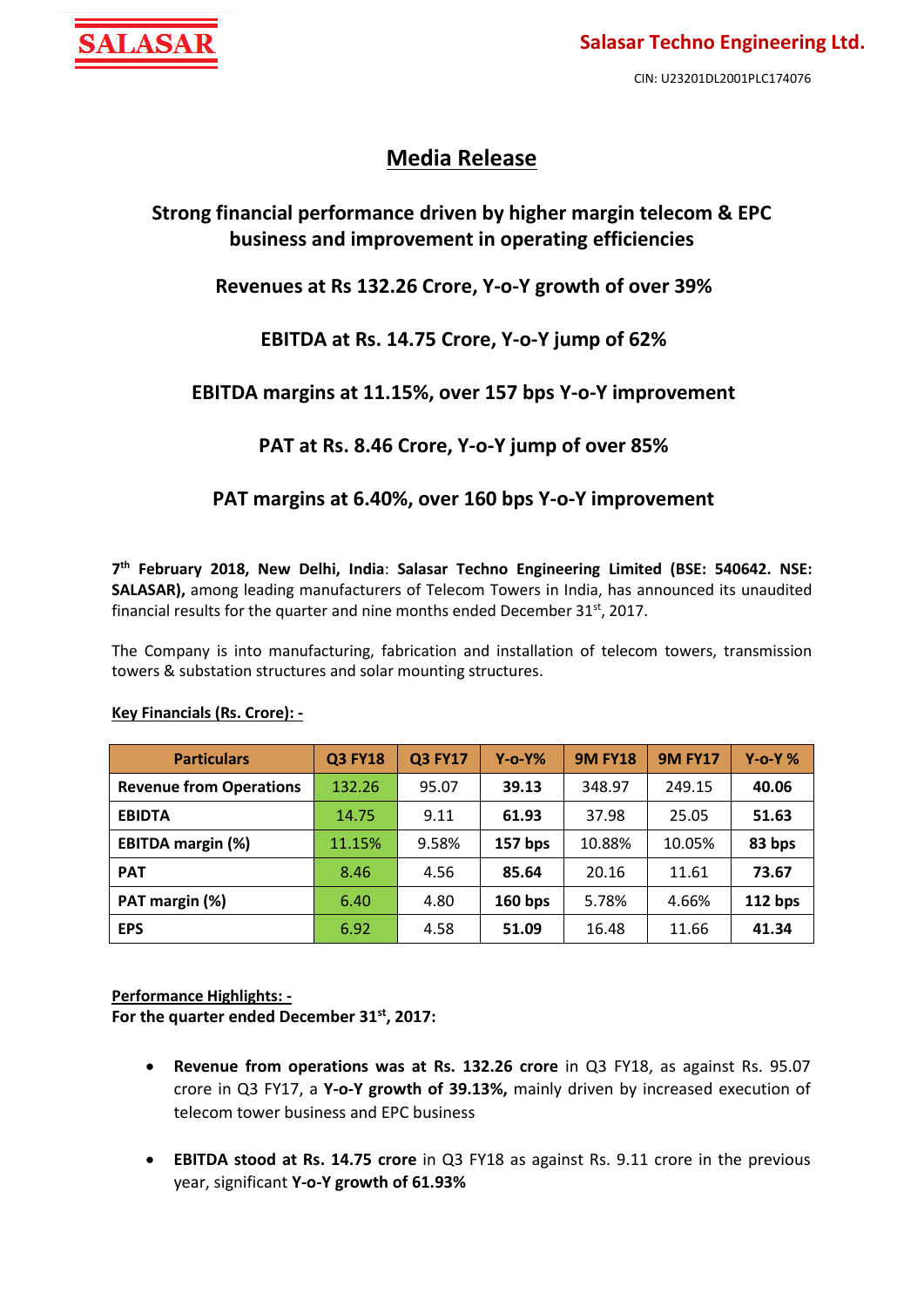

- **EBITDA margin increased by over 157 bps in Q3 FY18 to 11.15%** as against 9.58% in Q3 FY17
- **Profit After Tax was at Rs. 8.46 crore** in Q3 FY18 as against Rs. 4.56 crore in Q3 FY17, a **phenomenal growth of 85.64%**
- **PAT margin increased by 160 bps to 6.40%** as against 4.80% in Q3 FY17

**For nine months ended December 31 st, 2017:**

- **Revenue from operations was at Rs. 348.97 crore** in 9M FY18, as against Rs. 249.15 crore in 9M FY17, a **Y-o-Y growth of 40.06%**
- **EBITDA stood at Rs. 37.98 crore** in 9M FY18 as against Rs. 25.05 crore in the previous year, significant **Y-o-Y growth of 51.63%**
- **EBITDA margin increased by over 83 bps in 9M FY18 to 10.88 %** as against 10.05% in 9M FY17
- **Profit After Tax was at Rs. 20.16 crore** in 9M FY18 as against Rs. 11.61 crore in 9M FY17, a **phenomenal growth of 73.67%**
- **PAT margin increased by 112 bps to 5.78%** as against 4.66 % in 9M FY17

### **Management Comment:**

Commenting on the result, **Mr Shashank Agarwal, Joint Managing Director**, **Salasar Techno Engineering Ltd.** said,

*"This quarter, we have registered a strong revenue growth of 39% and recorded significant increase in our overall profit of over 85%. This is on account of the demand coming in from the infrastructure and telecom tower sectors. This, in turn is good news for companies like ours as we will benefit from this rising demand. Our focus will remain on improving and maintaining our operational efficiencies leading to a better profitability. Our operating efficiencies combined with capacity expansion has benefited us. Through rigorous focus on execution and improving operational efficiencies, we have been able to consistently deliver superior performance. Our continued association with existing clients and focus on entering into new business verticals has helped us grow.*

*We believe we are well positioned to capitalize on opportunities in the industry and will be able to increase our market share progressively. At the same time, Government's capex in infrastructure and investments in electrification of railways will help companies like ours to continuously improve and perform better with lot of opportunities opening up going ahead. We are confident of maintaining this current growth momentum."*